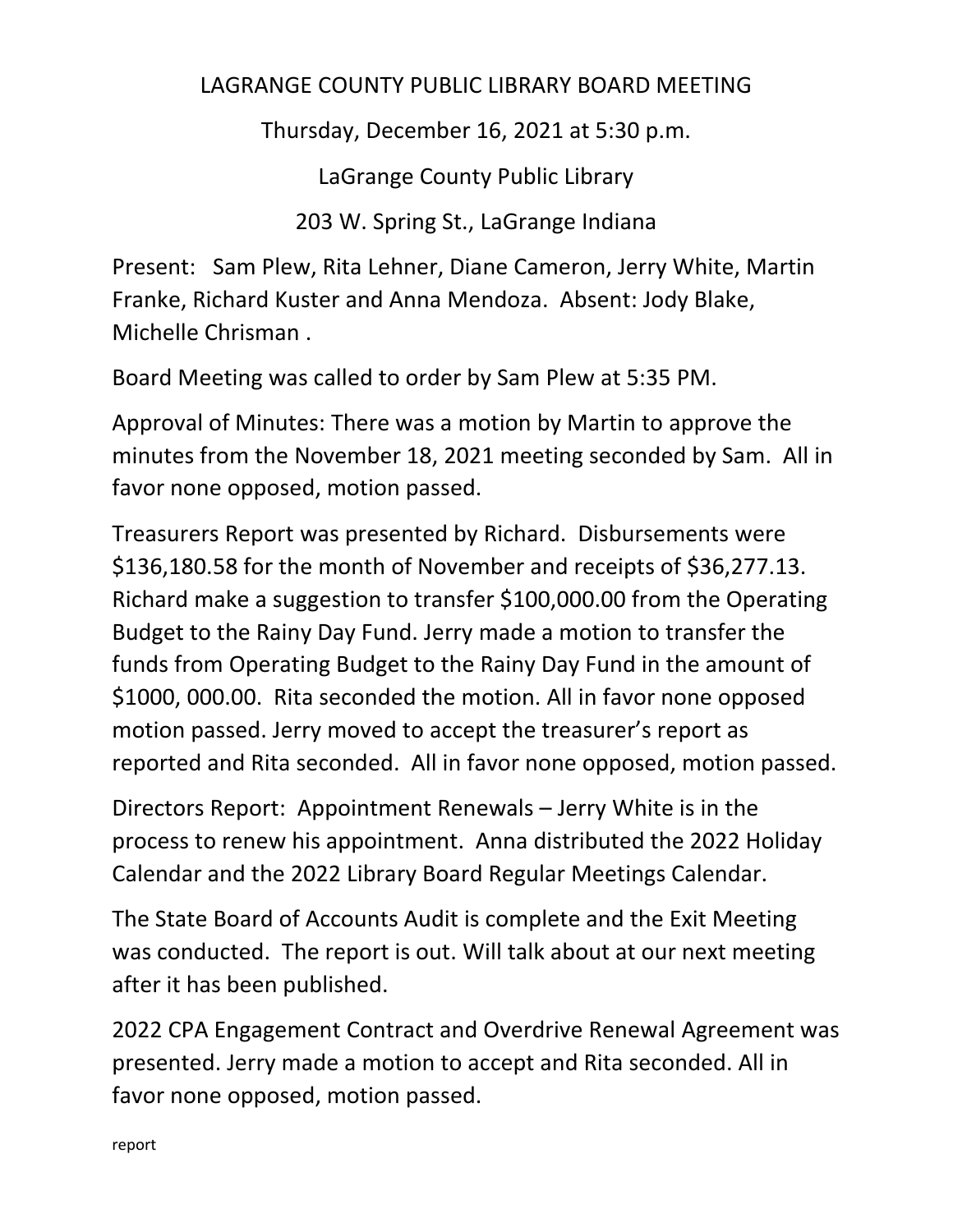2022 Bylaw changes. Review Bylaws regarding Public Speaking.

Covid-19. We are in the Red. Masks are recommended. Rita made a motion and Martin seconded to continue current protocol. All in favor none opposed, motion passed.

See Statistical Report for the month of November 2021.

December Tax Distribution (503,331.54) split between General Fund and Debt Service fund. Property Tax received 12/9/2021. January 2022 Bond Payment (283,091.25) paid fist part of December 2021. 2022 Budget Approval of \$1,290,000 Operating Appropriation approved by the State.

ARPA Grant for Library Van is here \$39,000.00. Race Red color, 3.5 liter.

Transfers to Rainy Day Fund (\$39,647.25 from LIRF) (\$X from Operating) Posted to put in wrong Fund.

Havel HVAC Maintenance Agreement in the amount of \$2,655 per Quarter. Martin made a motion to continue with Havel and Rita seconded the motion. All in favor none opposed, motion passed.

Replacement of the water heater. After much discussion Martin made a motion to spend from \$9,000 but not to exceed \$10,000 for a new installed water heater and Rita seconded. All in favor and none opposed, motion passed.

See Staffing Report – currently have 22 employees.

On December 9, 2021 there will be a required Staff Webinar of Internal Controls for all employees of the LaGrange Library system. The Xmas party will follow the training session. Bonus checks were passed out by Martin. The party was catered by the Blue Gate Restaurant in Shipshewana. All staff were present except one page who was at school.